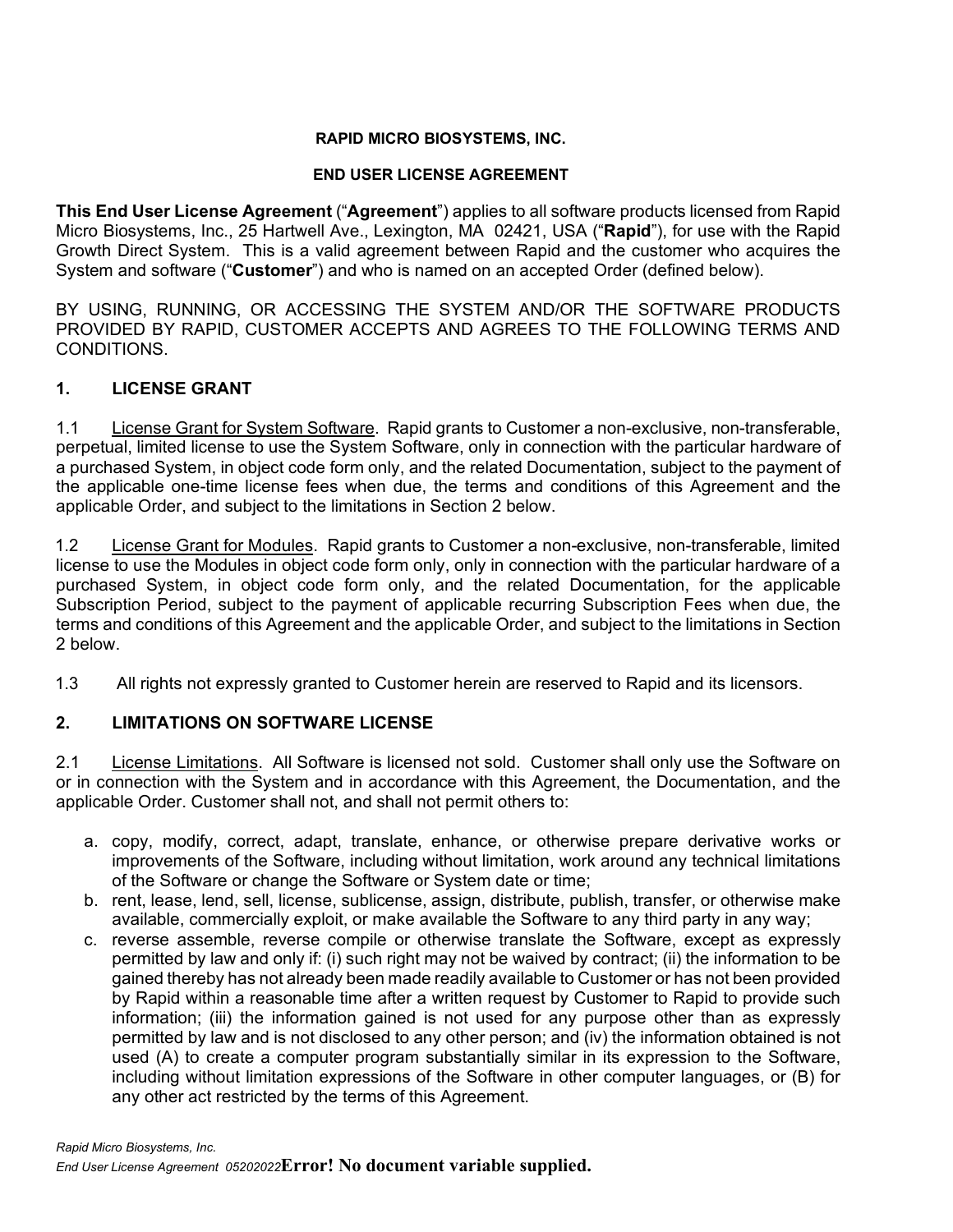- d. create Internet "links" to the Software on any other server or wireless or Internet-based device;
- e. remove any copyright, trademark or other proprietary notices of Rapid or its licensors affixed to or displayed on the System, the Software or the Documentation, or otherwise change any such notices, terms of the Documentation, warranties, disclaimers, or Intellectual Property Rights, proprietary rights or other symbols, notices, marks, or serial numbers on or relating to the Software, or Documentation;
- f. use the Software in any manner or for any purpose that infringes, misappropriates, or otherwise violates any Intellectual Property Right or other right of any Person, or that violates any applicable laws;
- g. use the Software for purposes of: (i) benchmarking or competitive analysis of the Software; (ii) developing, using, or providing a competing software product or service; (iii) building a product using similar ideas, features, functions, or graphics of the Software; or (iv) any other purpose that is to Rapid's detriment or commercial disadvantage;
- h. use the Software in the planning, design, construction, maintenance, control, or direct operation of nuclear facilities, aircraft navigation, control or communication systems, chemical or biological weapons, missile projects, or weapons systems, unless specifically authorized by the U.S. government or the appropriate European body for such purposes;
- i. use the Software in or in connection with the design, construction, maintenance, operation, or use of any life-support systems, hazardous environments, safety response systems, other safetycritical applications, or any other use or application in which the use or failure of the Software could lead to personal injury or severe physical or property damage;
- j. use the Software or Documentation in any manner or for any purpose or application not expressly permitted by this Agreement; or
- k. use any open source components in any manner or for any purpose or application not expressly permitted by the controlling open source license.

2.2 No Implied License. Customer acknowledges and agrees that this Agreement in no way shall be construed to provide to Customer, or any third party, any express or implied license to use, copy or otherwise exploit the Software or any portion thereof (including any Intellectual Property Rights embodied therein) except as expressly set forth herein. All rights not expressly granted herein are reserved to Rapid and its licensors.

## **3. MAINTENANCE AND SUPPORT SERVICES**

3.1 System Maintenance and Support Services for System Software. Maintenance and support services for System Software is separate from Maintenance and Support for the System (equipment) and are subject to payment of applicable recurring fees for System Software Maintenance and Support when due, as set out in the applicable Order. System Software Maintenance and Support shall include System Software Updates but not new Versions.

3.2 Module Maintenance and Support Services. Module Maintenance and Support Services are included within the recurring Subscription Fees for Modules, subject to payment of applicable Subscription Fees when due, as set out in the applicable Order. Module Maintenance and Support Services shall include Module Updates but not new Versions.

3.3 Security Measures. The Software contains technological measures designed to prevent unauthorized or illegal use of the Software and diagnostic tools. Customer acknowledges and agrees that Rapid may use these and other lawful measures to verify Customer's compliance with the terms of this Agreement and enforce Rapid's rights, including all Intellectual Property Rights, in and to the Software. Subject to authorization by Customer, Rapid may use System Software to provide remote, predictive maintenance of the System,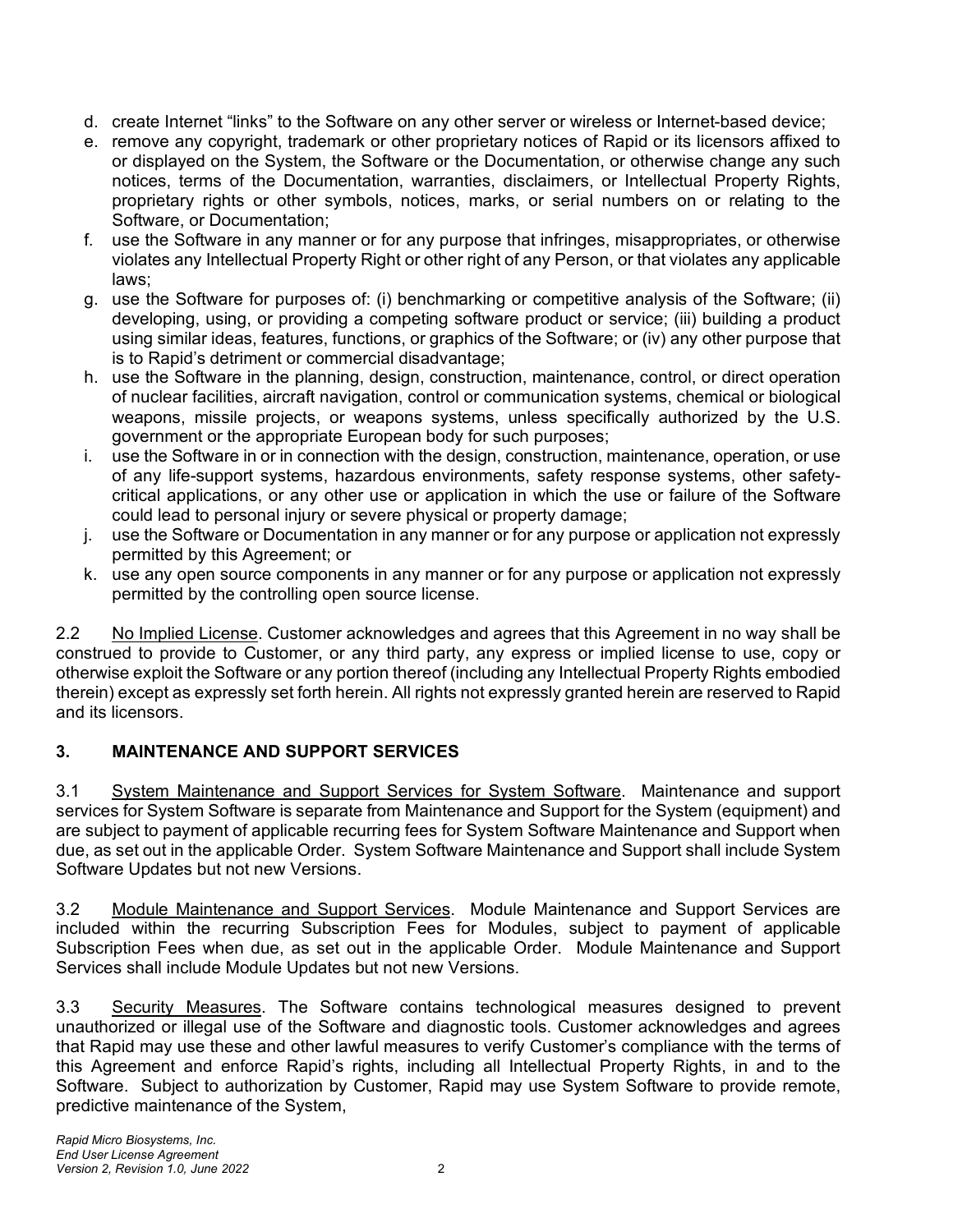3.4 Subcontractors. Customer acknowledges and agrees that Rapid may in its sole discretion engage, or has engaged subcontractors to perform Support Services, and/or Professional Services under this Agreement.

## **4. PRICE AND PAYMENT**

The purchase price to be paid for the Software, Modules, System Maintenance and Support Services, and other services, shall be itemized separately, at Rapid's then applicable prices, as shown in quotations supplied by Rapid to Customer (the "**Quotation**"). Quotations shall not include the amounts that Customer has to pay for any applicable taxes.

## **5. CUSTOMER DATA**

5.1 Customer Representations and Warranties. The Customer represents and warrants that: (i) it owns Customer Data or has all necessary rights to use and input Customer Data into the System; (ii) Customer Data will not infringe upon any third-party Intellectual Property Rights, violate any privacy rights or be defamatory to any third party; and (iii) Customer will provide all necessary notifications and obtain any necessary consent from any data subjects in accordance with the applicable laws and regulations relating to any Customer Data. Rapid is not and shall not be liable for Customer Data.

5.2 License. Notwithstanding anything to the contrary contained herein, Customer hereby grants to Rapid an irrevocable, fully paid up, worldwide, royalty free, non-exclusive, perpetual, transferable, sublicensable license to use the Customer Data to: (i) provide the Services to Customer; (ii) analyze the Customer Data in anonymized and/or aggregate form in order to operate, maintain, manage, and improve the Services, create new products and services, and share and/or license aggregate and anonymized data to Affiliates, agents, business partners, and other third parties, only in connection with the provision of Services hereunder; and (iii) for Rapid's internal purposes to improve the Services and products, and any other uses disclosed in or related to performance under this Agreement.

# **6. DATA SECURITY**

Rapid shall maintain and enforce reasonable technical and organizational safeguards against accidental or unlawful destruction, loss, alteration or unauthorized disclosure or access of the Customer Data, in accordance with Rapid's internal information security policies and plans. Customer shall be responsible for backing up its own Customer Data.

## **7. OWNERSHIP**

Except for the license granted hereunder, all rights, title and interests, including without limitation, all worldwide Intellectual Property Rights, and all modifications, enhancements and improvements, in and to the Software, Documentation, Updates, Modules and Versions are retained by Rapid and its licensors. Customer agrees that it shall not do, or cause to be done, any acts or things contesting or in any way impairing or tending to impair any portion of the right, title and interest of Rapid or its licensors in and to such Intellectual Property Rights.

## **8. DISCLAIMERS; LIMITATIONS OF LIABILITY**

8.1 The Software shall perform in accordance with the Documentation during the Subscription Period. EXCEPT FOR THE WARRANTIES EXPRESSLY PROVIDED BY RAPID ABOVE, TO THE FULLEST EXTENT ALLOWED BY LAW, THE SOFTWARE IS PROVIDED "AS IS" AND RAPID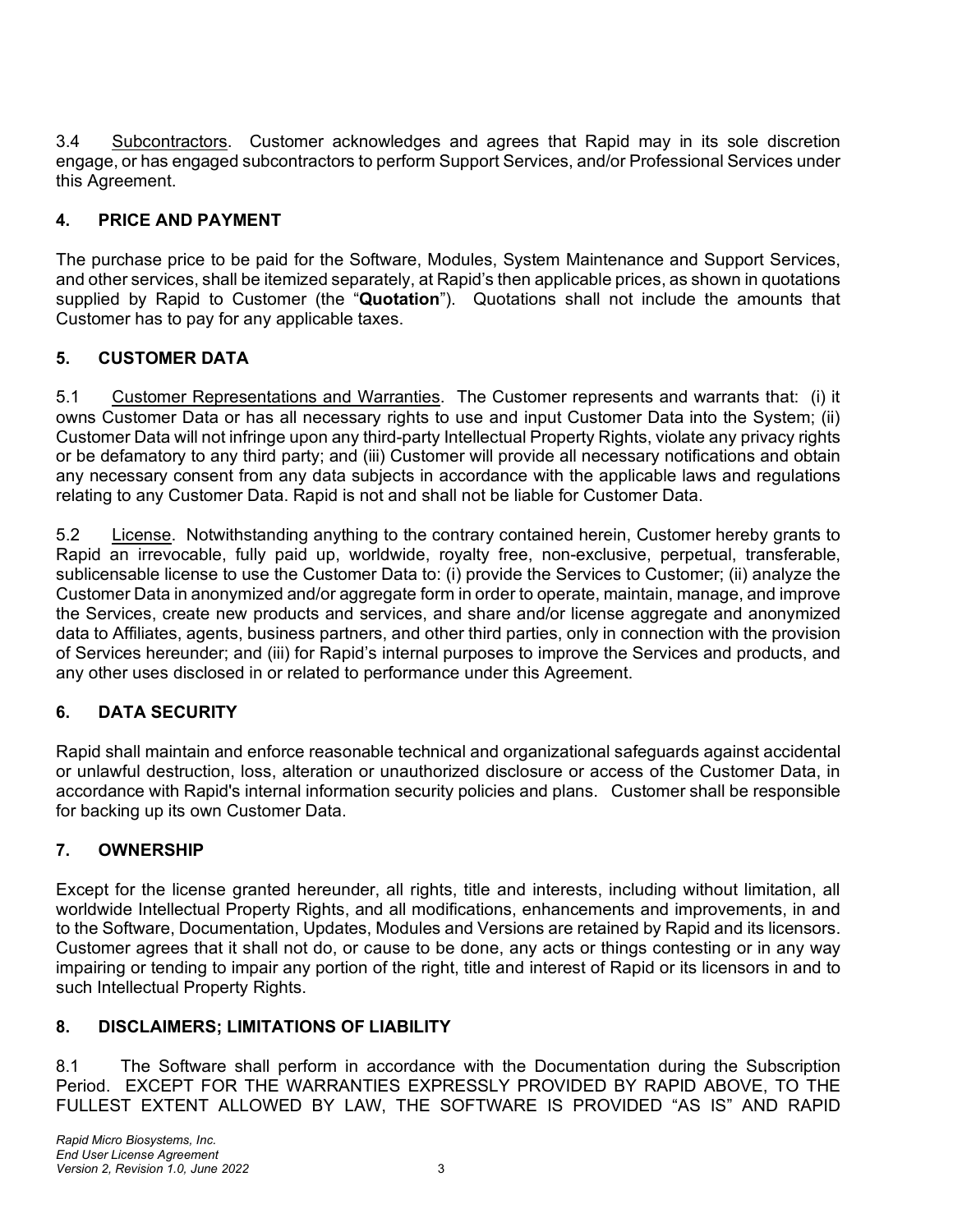DISCLAIMS ANY AND ALL OTHER WARRANTIES, EXPRESS OR IMPLIED, INCLUDING WITHOUT LIMITATION IMPLIED WARRANTIES OF MERCHANTABILITY, FITNESS FOR A PARTICULAR PURPOSE, TITLE, AND NON-INFRINGEMENT. Customer shall be solely responsible for, and Rapid shall have no obligation to honor, any promises or warranties that Customer may provide to its customers or any third party with respect to any results provided to, or generated by, or as the result of the implementation of the Software. Customer shall indemnify, defend and hold harmless Rapid from and against any and all losses, damages, liabilities, and expenses, including reasonable attorney's fees, arising out of, related to or in connection with any such promises or warranties, whether express, implied, statutory or otherwise, and to pay any settlement or damages awarded a third party as a result of any action based on such promise or warranty.

8.2 Ultrahazardous Activities. The Software is not fault-tolerant and is not designed, manufactured or intended for use in any environment in which the failure of the Software could lead to death, personal injury, or severe physical or environmental damage, including, without limitation, in the design or operation of nuclear facilities, aircraft navigation or communication systems, air traffic control, direct life support machines, or weapons systems or in the on-line control of equipment in any hazardous environment requiring fail-safe performance ("Ultrahazardous Activities"). Rapid specifically disclaims any express or implied warranty of fitness for Ultrahazardous Activities. Customer represents and warrants to Rapid that Customer will not use or otherwise provide the Software for such purposes. Customer agrees and undertakes to indemnify, defend and hold harmless Rapid from and against any and all Losses arising out of, related to or in connection with any such Ultrahazardous Activities.

8.3 LIMITATIONS ON REMEDY. TO THE FULLEST EXTENT ALLOWED BY LAW, IN NO EVENT SHALL RAPID BE LIABLE, WHETHER IN CONTRACT, TORT, STRICT LIABILITY, NEGLIGENCE, WARRANTY, OR UNDER ANY STATUTE OR ON ANY OTHER BASIS FOR ANY SPECIAL, INCIDENTAL, INDIRECT, EXEMPLARY, PUNITIVE, MULTIPLE OR CONSEQUENTIAL DAMAGES, OR FOR DAMAGES ARISING FROM OR RELATED TO LOSS OF USE, LOSS OF DATA, DOWNTIME, PROCUREMENT OF SUBSTITUTE GOODS OR SERVICES, OR FOR LOSS OF REVENUE, PROFITS, GOODWILL, OR BUSINESS OR OTHER FINANCIAL LOSS, SUSTAINED BY LICENSEE OR ANY OTHER PERSON OR ENTITY ARISING OUT, CAUSED BY OR RELATED TO THE SOFTWARE OR DOCUMENTATION, WHETHER OR NOT FORESEEABLE AND WHETHER OR NOT RAPID IS ADVISED OF THE POSSIBILITY OF SUCH DAMAGES. AS SET FORTH IN THE TERMS, TO THE FULLEST EXTENT ALLOWED BY LAW, IN NO EVENT SHALL RAPID'S AGGREGATE LIABILITY TO LICENSEE FOR DAMAGES OF ANY TYPE ARISING OUT OF OR RELATED TO THE TERMS (INCLUDING THIS AGREEMENT) EXCEED THE AMOUNT ACTUALLY PAID BY LICENSEE FOR PRODUCTS HEREUNDER. RAPID SHALL HAVE NO LIABILITY WHATSOEVER, AND DISCLAIMS ALL LIABILITIES, UNDER THIS AGREEMENT WITH RESPECT TO THE SOFTWARE.

### **9. LIMS SOFTWARE PROFESSIONAL SERVICES**

Rapid shall provide professional services to Customer to implement the integration of Customer's LIMS platform with System Software, subject to payment of Rapid's then applicable fees, which may be charged in advance of services. Customer shall be responsible to license LIMS Software.

### **10. TERM; TERMINATION**

This Agreement shall continue so long as a Subscription Period is in effect; provided, that Customer uses the Software in compliance with this Agreement. Should Customer materially breach any of its obligations hereunder, this Agreement shall automatically terminate. Upon termination of this Agreement, the license and Subscriptions granted herein shall immediately terminate. Termination of this Agreement shall not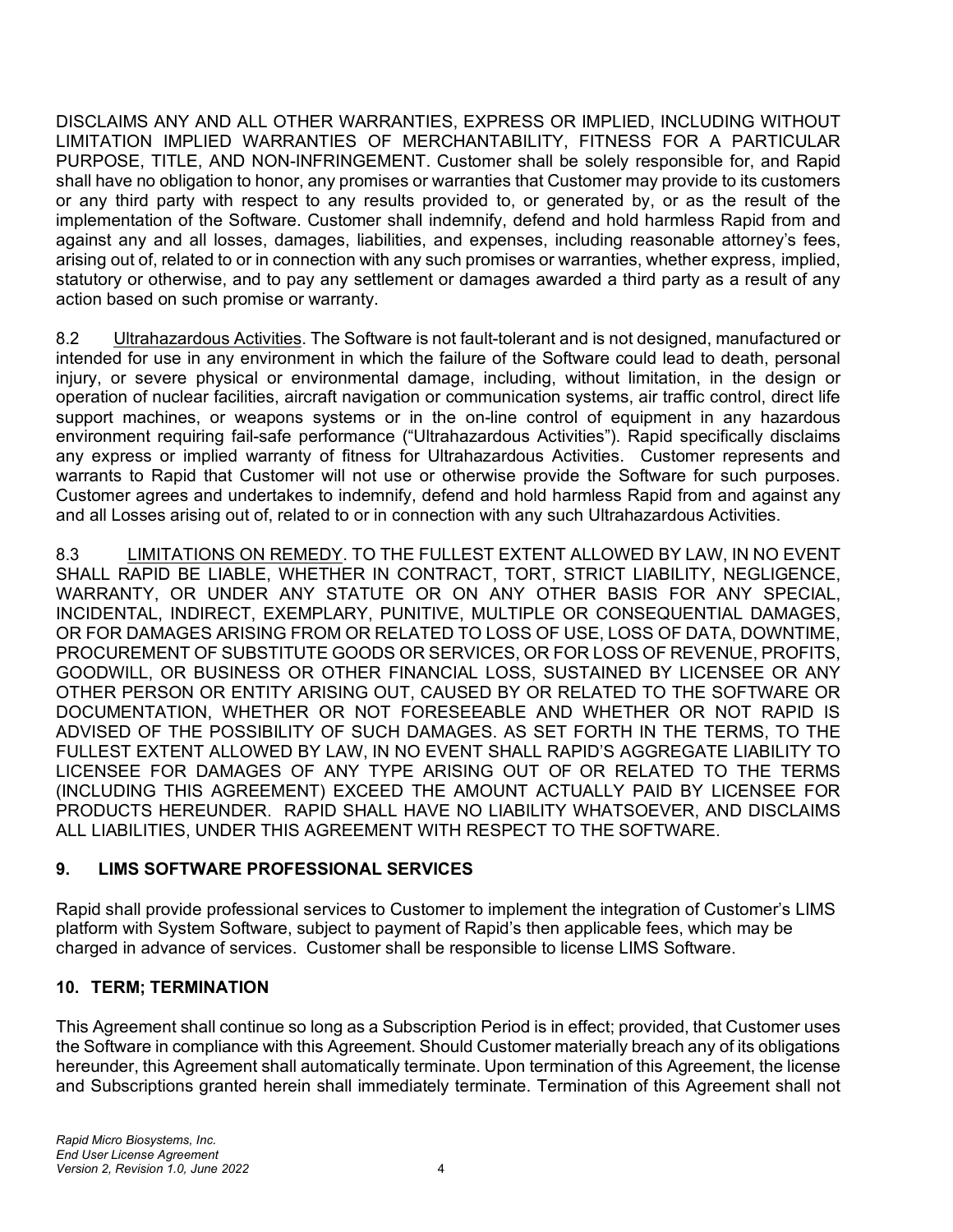relieve Customer from paying all fees accruing prior to termination. Sections2, 5, 7, 8, 10, 11, 12 and 13 shall survive termination of this Agreement.

### **11. DEFINITIONS**

"**Affiliates**" means any entity that, directly or indirectly, Controls, is Controlled by, or is under common Control with a specified entity, and for purposes of this definition, "Control" (and with correlative meanings, the terms "Controlled by" and "under common Control with"), means the direct or indirect beneficial ownership of at least fifty (50%) percent of the voting stock of, or at least a fifty (50%) percent interest in the income of, such corporation or entity, or the power to elect at least fifty (50%) percent of the directors or trustees of such corporation or entity, or majority control of such corporation or entity, or such other relationship which in fact constitutes actual control.

"**Customer Data**" means any and all data, including all text, records, files, databases, images, graphics, photographs, and other information, which Customer or its Affiliates enter into, or use in connection with the Software, excluding Rapid Data (defined herein) and all results from processing the same in the course of using the Software.

"**Documentation**" means the user and technical information, provided to Customer by Rapid, regarding the access and use of the Software, which includes any on-line help system describing the operation of the Software under normal circumstances.

"**Effective Date**" means the date this Agreement becomes effective, and which is the date on which the System or Software is received by Customer.

"**Intellectual Property Rights**" means any (i) copyrights and copyrightable works, whether registered or unregistered; (ii) trademarks, service marks, trade dress, logos, registered designs, trade and business names (including internet domain names, corporate names, and e-mail address names), whether registered or unregistered; (iii) patents, patent applications, patent disclosures, mask works and inventions (whether patentable or not); (iv) trade secrets, know-how, data privacy rights, database rights, know-how, and rights in designs; and (v) all other forms of intellectual property or proprietary rights, and derivative works thereof, in each case in every jurisdiction worldwide.

"**Module(s)**" means a software application that may be added onto the System Software for additional features or functionality under a separate Subscription, and not provided or included in System Software or System Maintenance and Support Services.

"**Module Maintenance and Support**" means the services provided by Rapid to maintain and support the Modules licensed by Customer, including Updates to Modules.

"**Order**" means a written or electronic order for Rapid's products and services placed by Customer and accepted in writing by Rapid.

"**Rapid Data**" means any and all data, including all text, records, files, databases, images, graphics, photographs, and other information, content, and materials, which Rapid and/or its Affiliates provide in connection with the Software and/or Services, excluding Customer Data (defined herein).

"**Services**" means the maintenance and support services and any professional services provided by Rapid to Customer.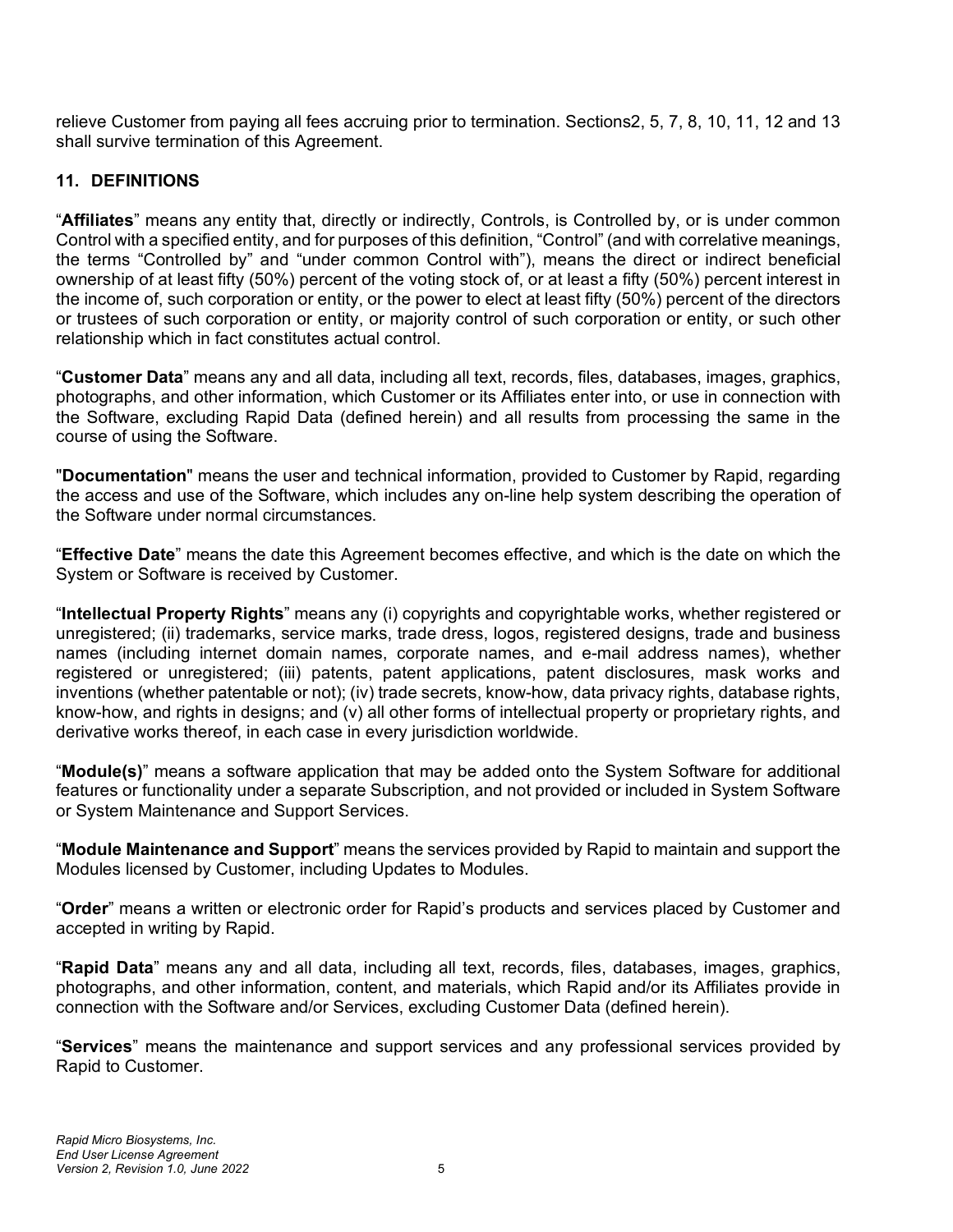"**Software**" means all firmware, computer programs, data compilations, and applications provided under license by Rapid to Customer, including System Software and Modules.

"**Subscription**" means the particular license rights to the Modules granted by Rapid to Customer for the Subscription Period and related responsibilities, as described in this Agreement.

"**Subscription Fee(s)**" means, in U.S. Dollars, the fee to license particular Modules during the corresponding Subscription Period.

"**Subscription Period**" means the period during which Customer may license certain Modules for which Customer has paid Subscription Fees in accordance with the applicable Order and this Agreement.

**"System**" means the Rapid Growth Direct® System instruments, hardware and equipment that is purchased or otherwise provided to the Customer by Rapid.

"**System Maintenance and Support Services**" means the services provided by Rapid to maintain and support the System and System Software, including Updates to System Software.

"**System Software**" means the computer programs provided with, and residing on, or downloadable onto, particular hardware of, the System, necessary to operate the System.

"**Term**" means the period of time this Agreement is in effect, including all Subscription Periods.

"**Update**" means any patch, bug fix, correction, update, upgrade, enhancement, minor release, or other modification by Rapid to Software, that is generally small in scope, made generally available by Rapid to all its paid Subscription customers.

"**Version**" means a major release of the Software, which includes the introduction of a significant new feature or functionality (as may be indicated by Rapid's designation of a new version number), which Rapid, in its sole discretion, may make available for Subscription.

### **12. EXPORT CONTROL**

Customer shall not transfer, either directly or indirectly, the Software or the Documentation, either in whole or in part, to any destination subject to export restrictions under United States law, unless prior written authorization is obtained from the appropriate United States agency and shall otherwise comply with all other applicable import and export laws, rules and regulations in connection with the Software and Documentation.

### **13. MISCELLANEOUS**

13.1 The validity, construction and interpretation of this Agreement and Customer's and Rapid's rights and duties shall be governed by the laws of the Commonwealth of Massachusetts without regard to its principles of conflicts of laws. The application to this Agreement of the U.N. Convention on Contracts for the International Sale of Goods is hereby expressly excluded. Each party hereby irrevocably consents to the exclusive jurisdiction of the state and federal courts located in Massachusetts and waives any other venue to which it may be entitled by domicile or otherwise. In the event of any legal proceeding between Rapid and Customer relating to this Agreement, neither party may claim the right to a trial by jury, and both parties waive any right they may have under applicable law or otherwise to a right to a trial by jury. Except as otherwise expressly provided herein, this Agreement constitutes the entire agreement between Rapid as seller and Customer as purchaser relating to the sale of the Products and contains the final,